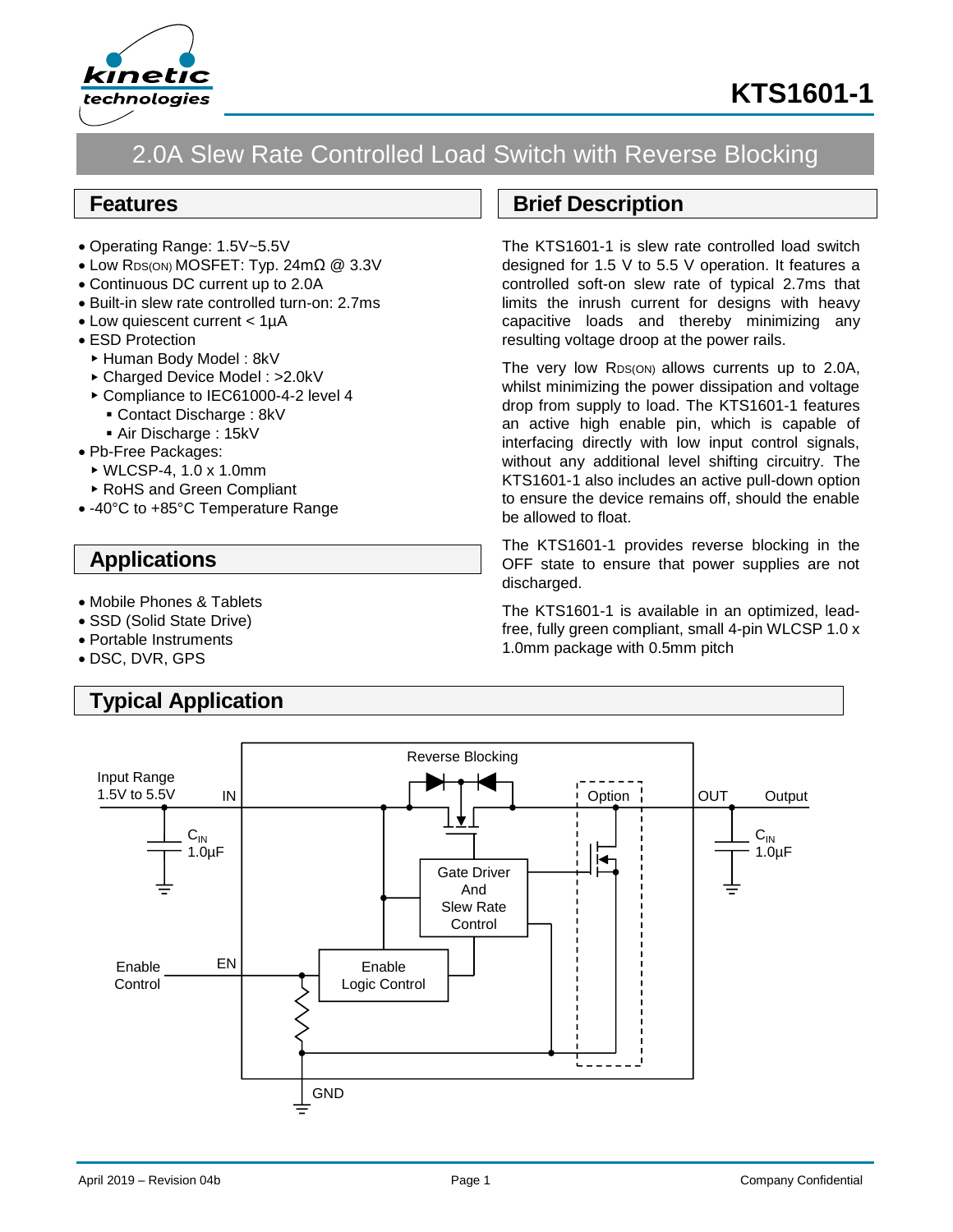

### **Pin Descriptions**

| Pin #     | <b>Name</b> | <b>Function</b>                                                                                                                                                                      |
|-----------|-------------|--------------------------------------------------------------------------------------------------------------------------------------------------------------------------------------|
| A1        | OUT         | Power-switch output. Connect a 1.0µF ceramic capacitor from OUT<br>to GND as close as possible to the IC is recommended. As an option,<br>a pull-down transistor can be added to OUT |
| A2        | IN          | Power-switch input voltage. Connect a 1.0µF or greater ceramic<br>capacitor from IN to GND as close as possible to the IC.                                                           |
| <b>B1</b> | GND         | Ground connection                                                                                                                                                                    |
| <b>B2</b> | EN          | Enable input, logic high turns on power switch.                                                                                                                                      |

**WLCSP-4, 1.0 x 1.0 x 0.625 mm**



4-Bump 1.0mm x 1.0mm x 0.6mm micro SMD Package

(Top Mark) XX = Device Code, YY = Date Code, Z = Assembly Code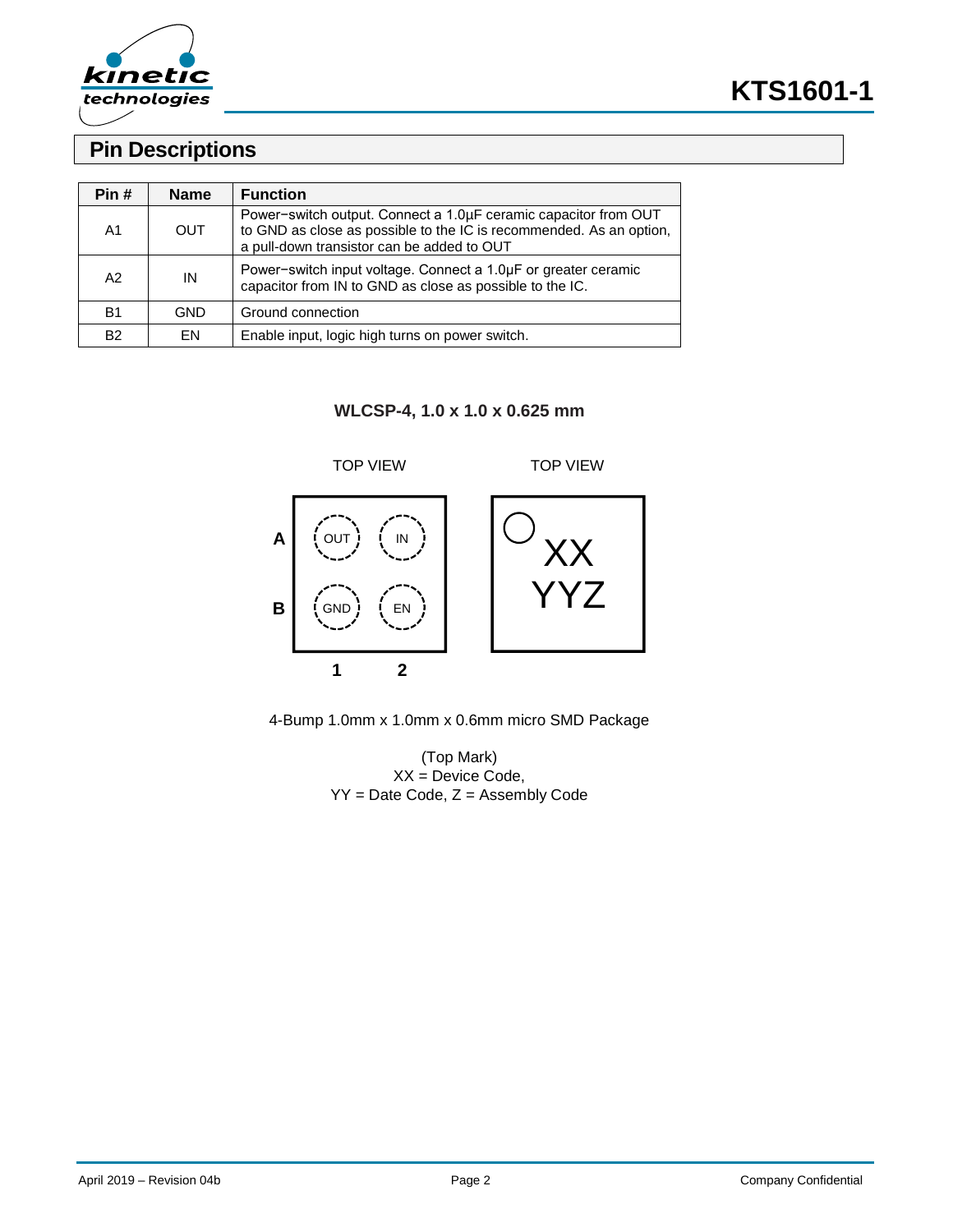

### **Absolute Maximum Ratings<sup>1</sup>**

#### $(T_A = 25^{\circ}C$  unless otherwise noted)

| Symbol            | <b>Description</b>                                                                                            | Value                   | <b>Units</b> |  |
|-------------------|---------------------------------------------------------------------------------------------------------------|-------------------------|--------------|--|
| IN, OUT, EN       | Input voltage, Enable Input Voltage, Output Voltage to GND                                                    | $-0.3$ to $+6.0$        | V            |  |
| <b>ISW</b>        | Maximum Continuous Switch Current (IMAX) <sup>2</sup>                                                         | 2.0                     | A            |  |
| <b>ESD IEC</b>    | ESD Withstand Voltage (IEC 61000-4-2) <sup>3</sup><br>(IN and OUT when bypassed with 1.0µF capacitor minimum) | Air: $8$<br>Contact: 15 | kV           |  |
| ESD HBM           | Human Body Model (HBM) ESD Rating <sup>4,5</sup>                                                              | 8                       |              |  |
| ESD CDM           | Charge Device Model (CDM) Rating <sup>3,4</sup>                                                               | 2.0                     | kV           |  |
| ESD MM            | Machine Model (MM) ESD Rating <sup>3,4</sup>                                                                  | 400                     | V            |  |
| ТJ                | <b>Operating Junction Temperature Range</b>                                                                   | $-40$ to 150            |              |  |
| $T_{\rm s}$       | Storage Temperature Range                                                                                     | $-65$ to 150            | °C           |  |
| T <sub>LEAD</sub> | Maximum Soldering Temperature (at leads, 10sec)                                                               | 300                     |              |  |
| <b>MSL</b>        | Moisture Sensitivity <sup>6</sup>                                                                             | Level 1                 |              |  |

### **Thermal Capabilities<sup>7</sup>**

| Symbol           | <b>Description</b>                                  | Value | Units      |
|------------------|-----------------------------------------------------|-------|------------|
| $\theta_{JA}$    | Thermal Resistance – Junction to Ambient            | 100   | $\circ$ CM |
| $P_D$            | Maximum Power Dissipation at $T_A \leq 25^{\circ}C$ | 1.25  | W          |
| $\Delta P_D$ /°C | Derating Factor Above $T_A = 25^{\circ}C$           | -10   | $mW$ /°C   |

### **Ordering Information**

| <b>Part Number</b> | <b>Marking</b> <sup>8</sup> | Operating<br>Temperature | <b>OUT Pull-Down</b> | Package                      |
|--------------------|-----------------------------|--------------------------|----------------------|------------------------------|
| KTS1601EUM-1-TR    | JMYYZ                       | -40°C to +85°C           | YES                  | WLCSP-4, 1.0 x1.0 x 0.625 mm |

l

3. Guaranteed by design.

- 4. According to JEDEC standard JESD22−A108
- 5. This device series contains ESD protection and passes the following tests: Human Body Model (HBM) ±8.0 kV per JEDEC standard: JESD22−A114 for all pins. Machine Model (MM) ±400 V per JEDEC standard: JESD22−A115 for all pins.

<sup>1.</sup> Stresses above those listed in Absolute Maximum Ratings may cause permanent damage to the device. Functional operation at conditions other than the operating conditions specified is not implied. Only one Absolute Maximum rating should be applied at any one time.

<sup>2.</sup> Limited by design

<sup>6.</sup> Moisture Sensitivity Level (MSL): 1 per IPC/JEDEC standard: J−STD−020.

<sup>7.</sup> Junction to Ambient thermal resistance is highly dependent on PCB layout. Values are based on thermal properties of the device when soldered to a PCB board.

<sup>8.</sup> "YYZ" is the date code and assembly code.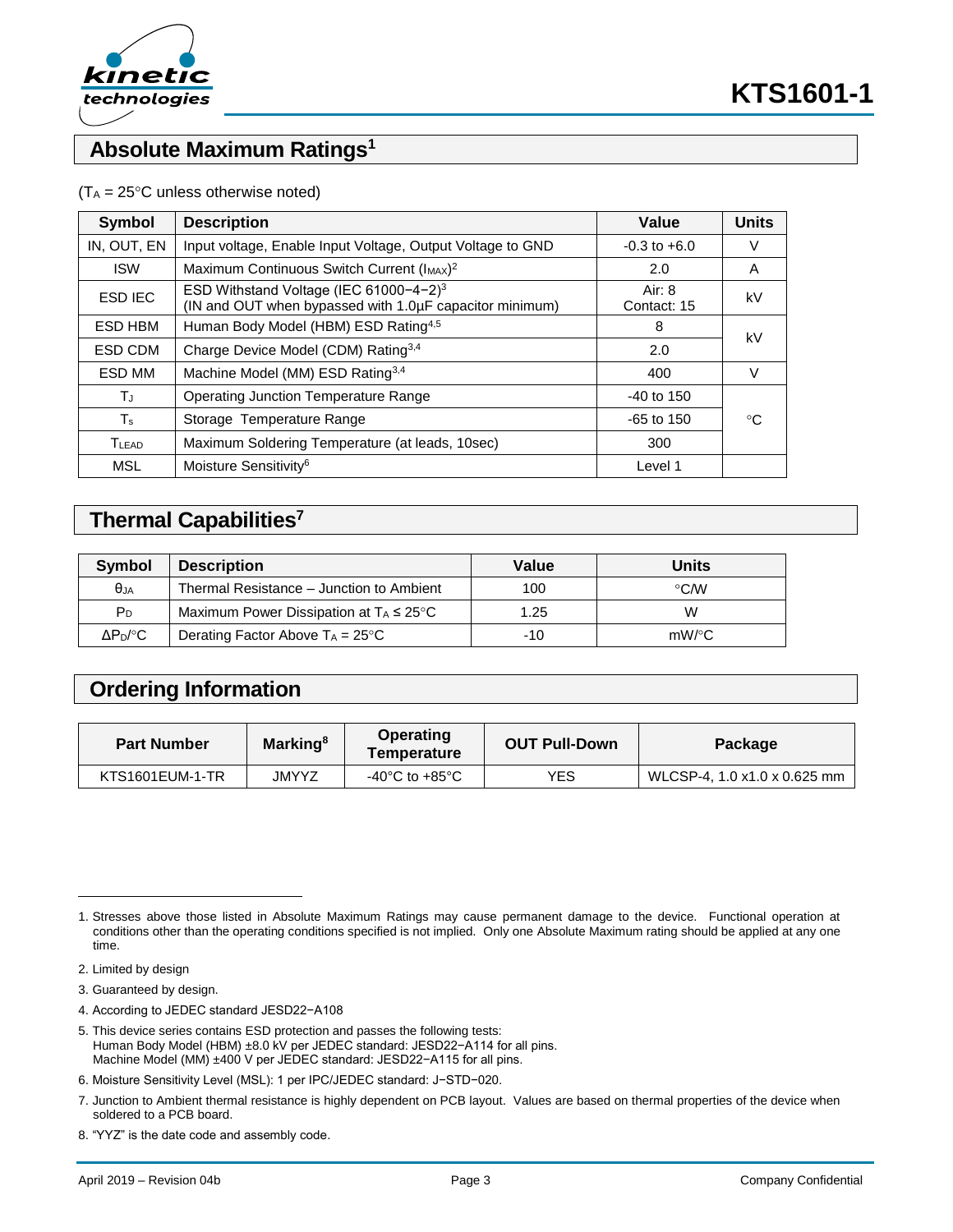

### **Electrical Characteristics<sup>9</sup>**

| <b>Symbol</b>           | <b>Description</b>                                                                                                                              | <b>Conditions</b>                                                                                  | Min    | <b>Typ</b> | <b>Max</b> | <b>Units</b> |  |
|-------------------------|-------------------------------------------------------------------------------------------------------------------------------------------------|----------------------------------------------------------------------------------------------------|--------|------------|------------|--------------|--|
| <b>V<sub>IN</sub></b>   | Input Voltage Range                                                                                                                             |                                                                                                    | 1.5    |            | 5.5        | $\vee$       |  |
| lo                      | Quiescent Current                                                                                                                               | $V_{IN} = 1.5V$ to 5.5V,<br>$EN = Active, IOUT = 0mA$                                              |        |            | 14         | μA           |  |
| l <sub>Q</sub> OFF      | No Load Quiescent Current                                                                                                                       | $V_{IN} = 1.5V$ to 5.5V.<br>$EN = Inactive, OUT = OPEN$                                            |        |            | 1.0        | μA           |  |
| <b>I</b> sp             | <b>Shutdown Current</b>                                                                                                                         | $V_{IN} = 1.5V$ to 5.5V.<br>$EN = GND$ . OUT = GND.<br>$T_A = -40^{\circ}C$ to $+85^{\circ}C$      |        |            | 4.0        | μA           |  |
|                         | <b>EN Input Leakage Current</b>                                                                                                                 | $V_{EN} = 5.5V$ , $V_{IN} = 0V$                                                                    | $-10$  |            | 10         | μA           |  |
| <b>EN_LEAK</b>          |                                                                                                                                                 | $V_{EN} = 0V$ , $V_{IN} = 5.5V$                                                                    | $-1.0$ |            | 1.0        |              |  |
|                         |                                                                                                                                                 | $V_{IN} = 5.5V$ , $I_{OUT} = 1A$ , $T_A = 25^{\circ}C$                                             |        | 19         |            | $m\Omega$    |  |
|                         |                                                                                                                                                 | $V_{IN} = 4.5V$ , $I_{OUT} = 1A$ , $T_A = 25^{\circ}C$                                             |        | 20         |            | $m\Omega$    |  |
| $R_{DS(ON)}$            | On-Resistance                                                                                                                                   | $V_{IN}$ = 3.3V, $I_{OUT}$ = 500mA, $T_A$ = 25°C                                                   |        | 24         | 30         | $m\Omega$    |  |
|                         |                                                                                                                                                 | $V_{IN} = 2.7V$ , $I_{OUT} = 500mA$ , $T_A = 25°C$                                                 |        | 27         |            | $m\Omega$    |  |
|                         |                                                                                                                                                 | $V_{IN} = 1.5V$ , $I_{OUT} = 500mA$ , $T_A = 25°C$                                                 |        | 49         |            | $m\Omega$    |  |
| V <sub>IH</sub>         | EN Input Logic High Level                                                                                                                       | $V_{IN} = 1.5V$ to 5.5V                                                                            | 1.15   |            |            | V            |  |
| VIL                     | EN Input Logic Low Level                                                                                                                        | $V_{IN} = 1.8V$ to 5.5V                                                                            |        |            | 0.65       | $\vee$       |  |
|                         |                                                                                                                                                 | $V_{IN} = 1.5V$ to 1.8V                                                                            |        |            | 0.60       |              |  |
| REN_DOWN                | <b>EN Pull-down Resistor</b>                                                                                                                    | $V_{IN} = V_{EN} = 1.5V$ to 5.5V,<br>$T_A = -40^{\circ}$ C to $+85^{\circ}$ C                      | 6.38   | 7.65       | 8.86       | MΩ           |  |
| ROUT_PD                 | <b>OUT Pull-down Transistor</b><br>$(-1)$ Only                                                                                                  | $V_{EN} = 0V$ , $I_{OUT} = 20mA$                                                                   |        | 50         |            | Ω            |  |
| <b>lout out</b>         | <b>VOUT Shutdown Current</b>                                                                                                                    | $V_{EN} = 0V$ , $V_{OUT} = 4.2V$ ,<br>$V_{IN}$ = Short to GND                                      |        |            | 1.0        | μA           |  |
| <b><i>tDELAY ON</i></b> | Turn-On Delay Time <sup>10,11</sup>                                                                                                             |                                                                                                    |        | 1.7        |            |              |  |
| tr                      | VOUT Rise Time <sup>9</sup>                                                                                                                     | $V_{IN} = 4.5V$ , R <sub>LOAD</sub> = 5 $\Omega$ ,<br>$C_{LOAD} = 100 \mu F$ , $T_A = 25^{\circ}C$ |        | 2.7        |            | ms           |  |
| ton                     | Turn-On Time <sup>9</sup>                                                                                                                       |                                                                                                    |        | 4.4        |            |              |  |
| <b><i>IDELAY ON</i></b> | Turn-On Delay Time <sup>9</sup>                                                                                                                 |                                                                                                    |        | 1.7        |            |              |  |
| $t_{\mathsf{R}}$        | $V_{IN} = 4.5V$ , R <sub>LOAD</sub> = 150 $\Omega$ ,<br>V <sub>OUT</sub> Rise Time <sup>9</sup><br>$C_{LOAD} = 100 \mu F$ , $T_A = 25^{\circ}C$ |                                                                                                    |        | 1.5        |            | ms           |  |
| t <sub>on</sub>         | Turn-On Time <sup>9</sup>                                                                                                                       |                                                                                                    |        | 3.2        |            |              |  |
| TDELAY_OFF              | Turn-Off Delay Time <sup>12</sup>                                                                                                               |                                                                                                    |        | 1.8        |            |              |  |
| tF                      | VOUT Fall Time <sup>10</sup>                                                                                                                    | $V = 4.5V$ , $R_{LOAD} = 150\Omega$ ,<br>$C_{LOAD} = 100 \mu F$ , $T_A = 25^{\circ}C$              |        | 34         |            | ms           |  |
| toFF                    | Turn-Off Time <sup>10</sup>                                                                                                                     |                                                                                                    |        | 35         |            |              |  |

The *Min* and *Max* specs are applied over the full operation temperature range of -40°C to +85°C,  $V_{IN}$  = 1.5V to 5.5V unless otherwise noted, while *Typ* values are specified at V<sub>IN</sub> = 4.5V and room temperature (T<sub>A</sub> = 25°C) unless otherwise noted.

11.  $t_{ON} = t_R + t_{DELAY\_ON}$ 

<span id="page-3-0"></span>l

12.  $t_{OFF} = t_F + t_{DELAY\_OFF}$ 

<sup>9.</sup> All specifications are 100% production tested at  $T_A = +25^\circ \text{C}$ , unless otherwise noted. Specifications are over -40°C to +85°C and are guaranteed by design

<sup>10.</sup> t<sub>DELAY\_ON/tDELAY\_OFF/TR/TF</sub> are defined in Figure 1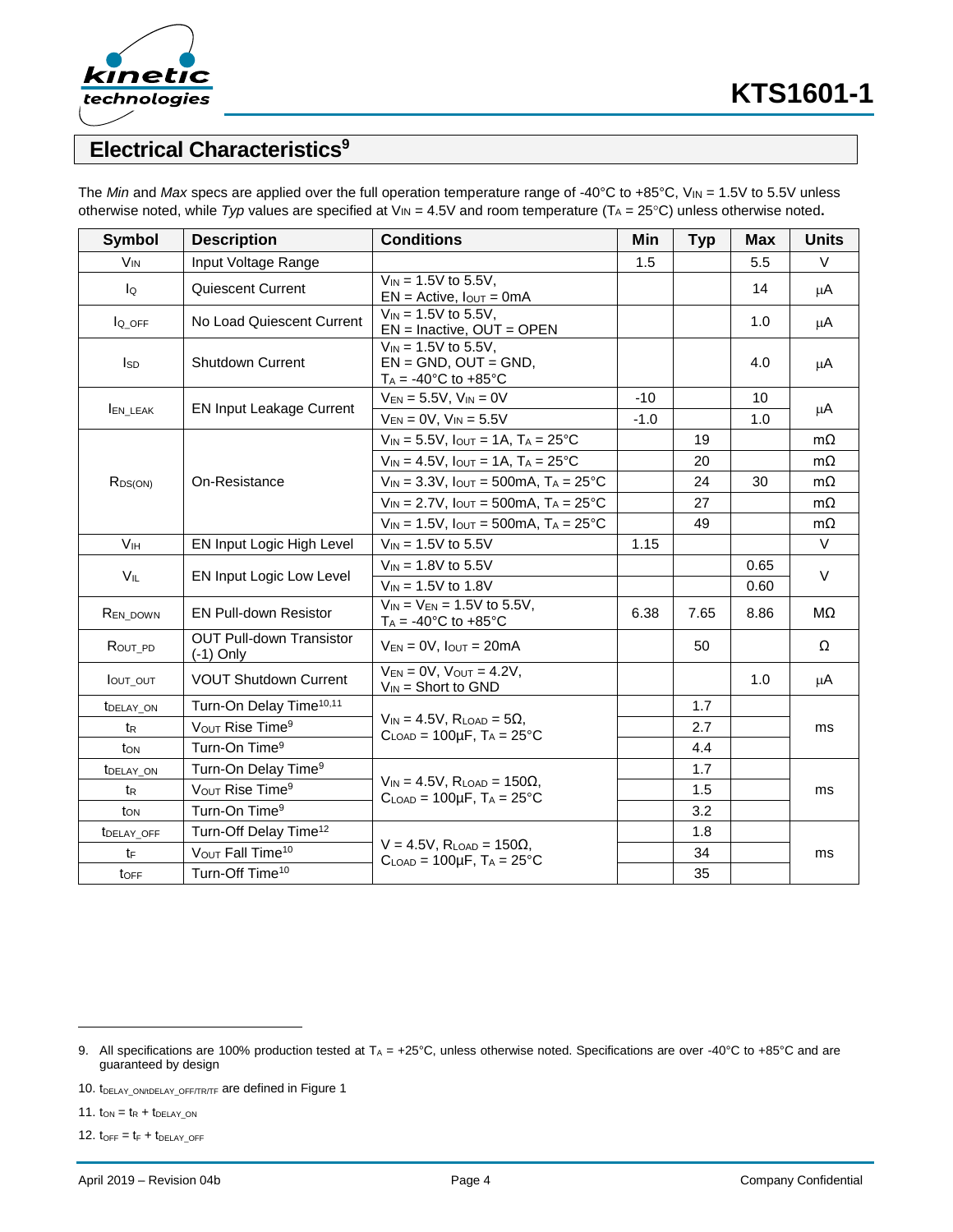



**Figure 1. Timing Diagram**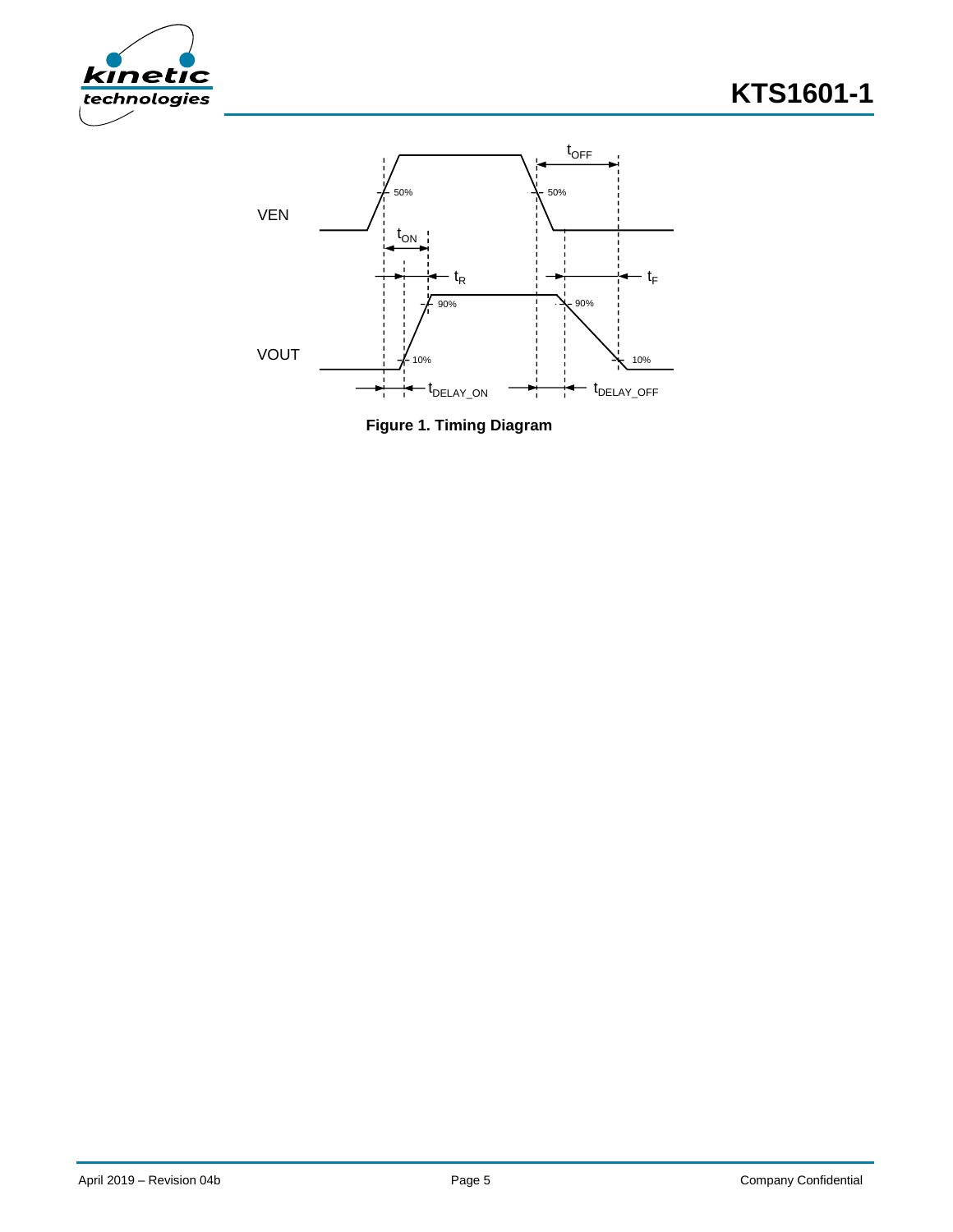

### **Typical Characteristics**



 $V_{IN} = 5V$ ,  $C_{IN} = 0.1 \mu F$ ,  $C_{OUT} = 1 \mu F$ ,  $Temp = 25^{\circ}C$  unless otherwise specified.



On Resistance vs. Supply Voltage ( $I_{\text{OUT}} = 500 \text{mA}$ ) On Resistance vs. Temperature ( $I_{\text{OUT}} = 500 \text{mA}$ )





Shutdown Current vs. Temperature Shutdown Current vs. Supply Voltage



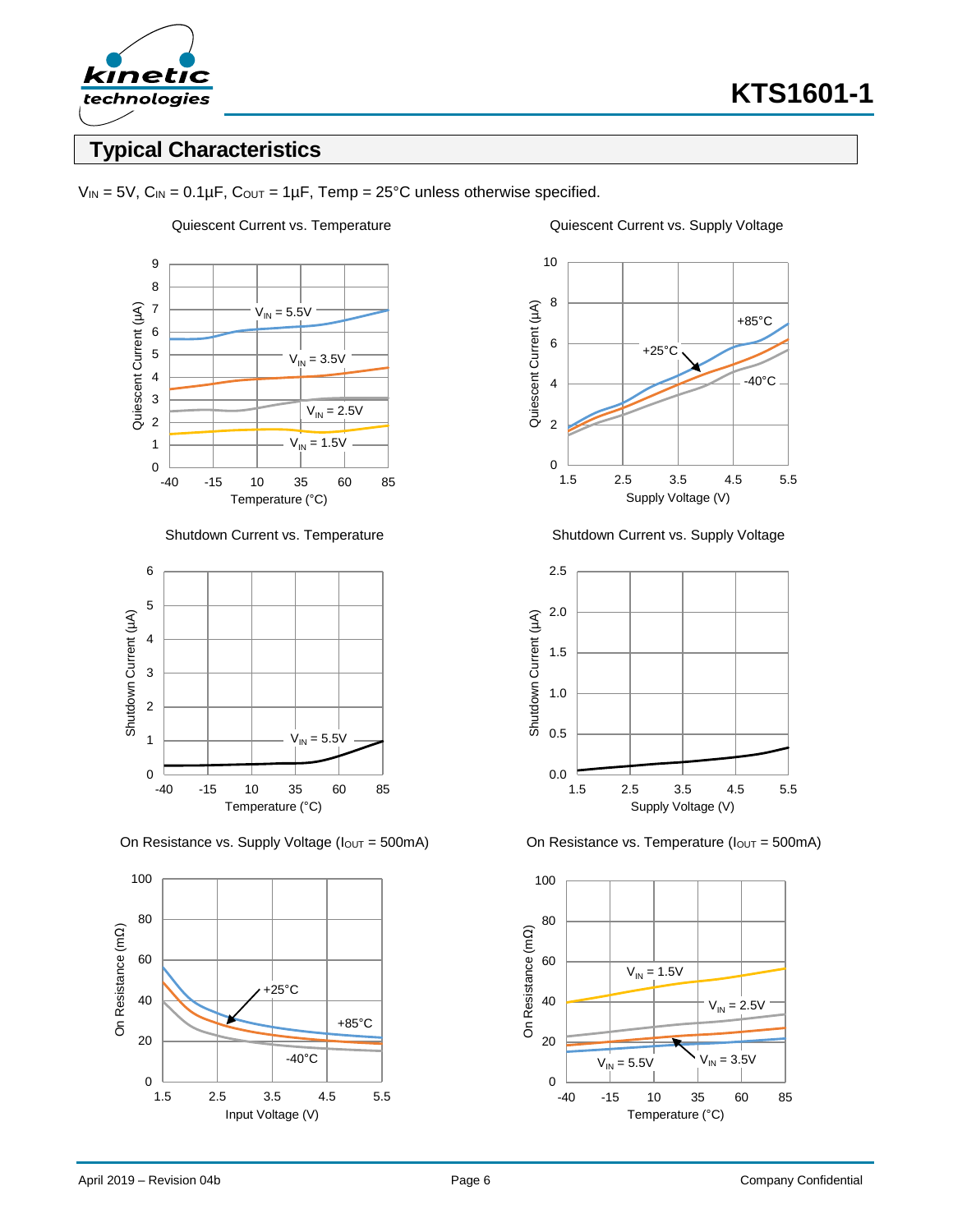

### **Typical Characteristics (continued)**



EN Pin Threshold vs. Supply Voltage











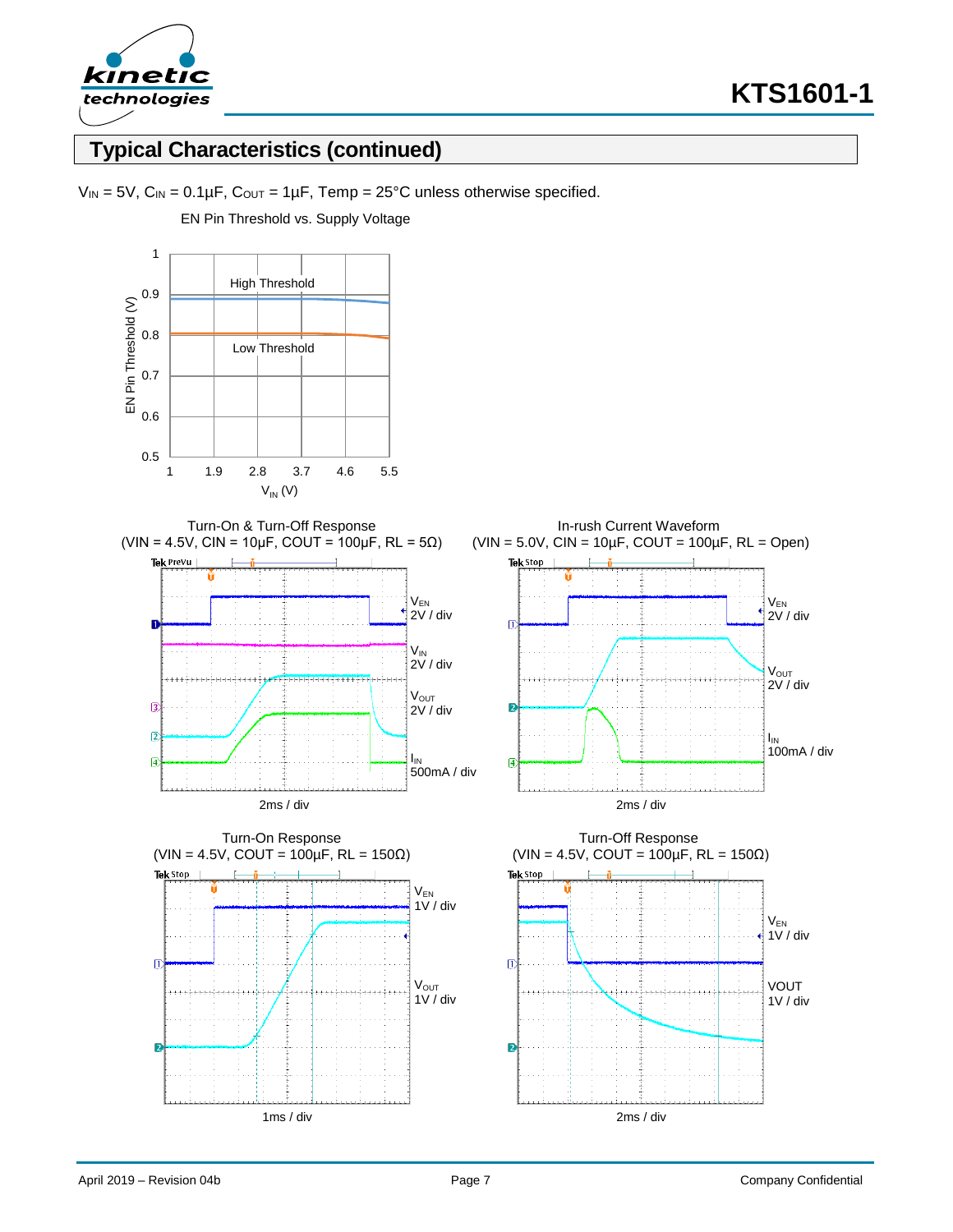

### **Functional Block Diagram**



#### **Functional Description**

The KTS1601-1 is an advanced slew-rate controlled high-side load switch comprised of a low resistance MOSFET power switch, level shift with slew-rate control logic and reverse blocking protection. The KTS1601-1 is a low resistance MOSFET power distribution switch designed to connect an external voltage, such as a DC power supply or battery, directly to the system. The high-side MOSFET is turned-on sequence is initiated via an active high, low voltage logic voltage signal. Once above the input threshold voltage, the MOSFET turn-on is slew-rate limited to avoid excessive current surges, due to high capacitance loads. By limiting the turn-on, large voltage over-shoot can also be avoided. Once fully on the MOSFET will provide a low resistance path to the load, both minimizing the voltage drop from IN to OUT, while keeping the power dissipation to a minimum.

Should the voltage on the output of The KTS1601-1 switch, in the OFF state, be higher than the input voltage, Reverse Blocking circuitry will be activated to stem the flow of current preventing power supplies for discharging.

The KTS1601-1 integrates a pull-down resistor on the enable pin to ensure that the device should remain OFF when the EN is left floating.

An option of the KTS1601-1 adds an active pull-down (discharge) transistor between OUT and GND to discharge any voltage stored in the output capacitors to GND.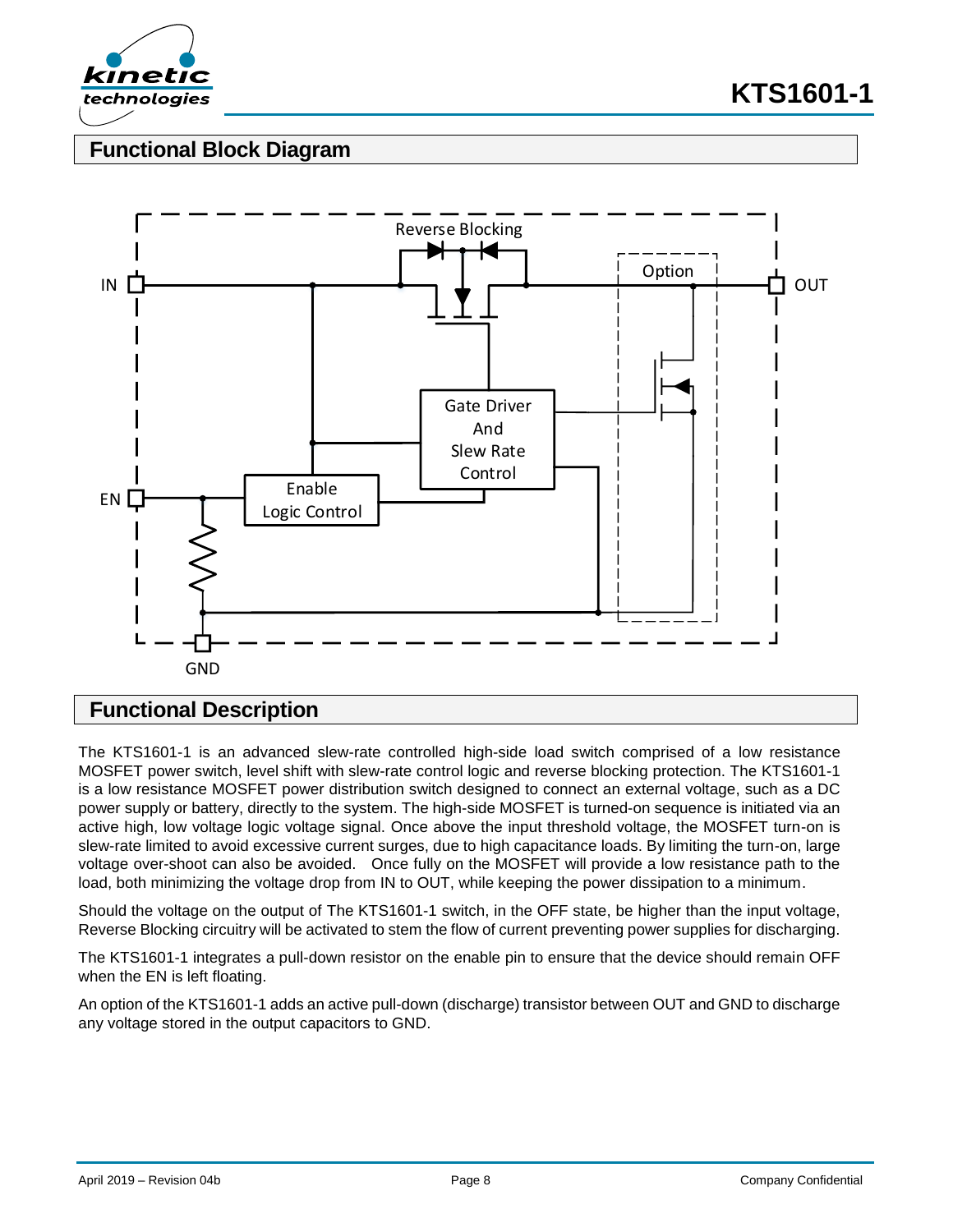



### **Application Information**

#### **Enable Input**

The EN pin is compatible with active HIGH GPIO and CMOS logic voltage levels and operates over the 1.5V to 5.5V operating voltage range. The KTS1601-1 incorporates an internal pull-down resistor on the enable pin, to ensure that the device remains OFF, in the event that the pin is left floating.

#### **Reverse Current Blocking**

The KTS1601-1 implements reverse current blocking circuitry, to prevent reverse current flow through the switch. The reverse current blocking circuitry is active when the device is in the OFF state.

#### **Input Capacitor**

To limit the voltage drop on the input supply caused by transient inrush currents, an input bypass capacitor is recommended. A minimum capacitance of 1.0µF, must be placed as close as possible between pins VIN and GND) to be Compliant with IEC 61000−4−2 (Level 4).

Higher value capacitors can further help to reduce the voltage drop. Ceramic capacitors are recommended for their ability to withstand input current surges from low impedance sources such as batteries in portable devices.

#### **Output Capacitor**

Depending on the sink current during system start-up and system turn-off, a capacitor must be placed on the output. A 1.0μF or larger capacitor across OUT and GND pins is recommended to accommodate load transient condition. This capacitor can also help to prevent parasitic inductance which can force the output voltage to fall below GND during turn-off. The output capacitor has minimal effect on The KTS1601-1's turn-on slew-rate time. There is no requirement on capacitor type or it's ESR.

#### **Inrush Current**

Inrush current occurs when the device is turned on. Inrush current is dependent on output capacitance and slewrate control capability, as expressed by:

$$
\mathit{I_{INRUSH}}\;\; = \mathit{\mathcal{C_{OUT}}} \;\; \times \frac{\mathit{V_{IN}-V_{INITIAL}}}{\mathit{t_R}} + \; \mathit{I_{OAD}}
$$

Where:

COUT - Output capacitance  $t_R$  - Slew-rate or rise time at  $V_{OUT}$ V<sub>IN</sub> - Input voltage  $V_{INITIAL}$  - Initial voltage at  $C_{OUT}$ , usually GND ILOAD - Load current

Higher inrush current causes higher input voltage drop, depending on the distributed input resistance and input capacitance. High inrush current can cause problems.

The KTS1601-1 has a 2.7ms of slew-rate capability under 4.5V<sub>IN</sub> at 1000uF of C<sub>OUT</sub> and 5Ω of R<sub>LOAD</sub> so inrush current can be minimized and no input voltage drop appears.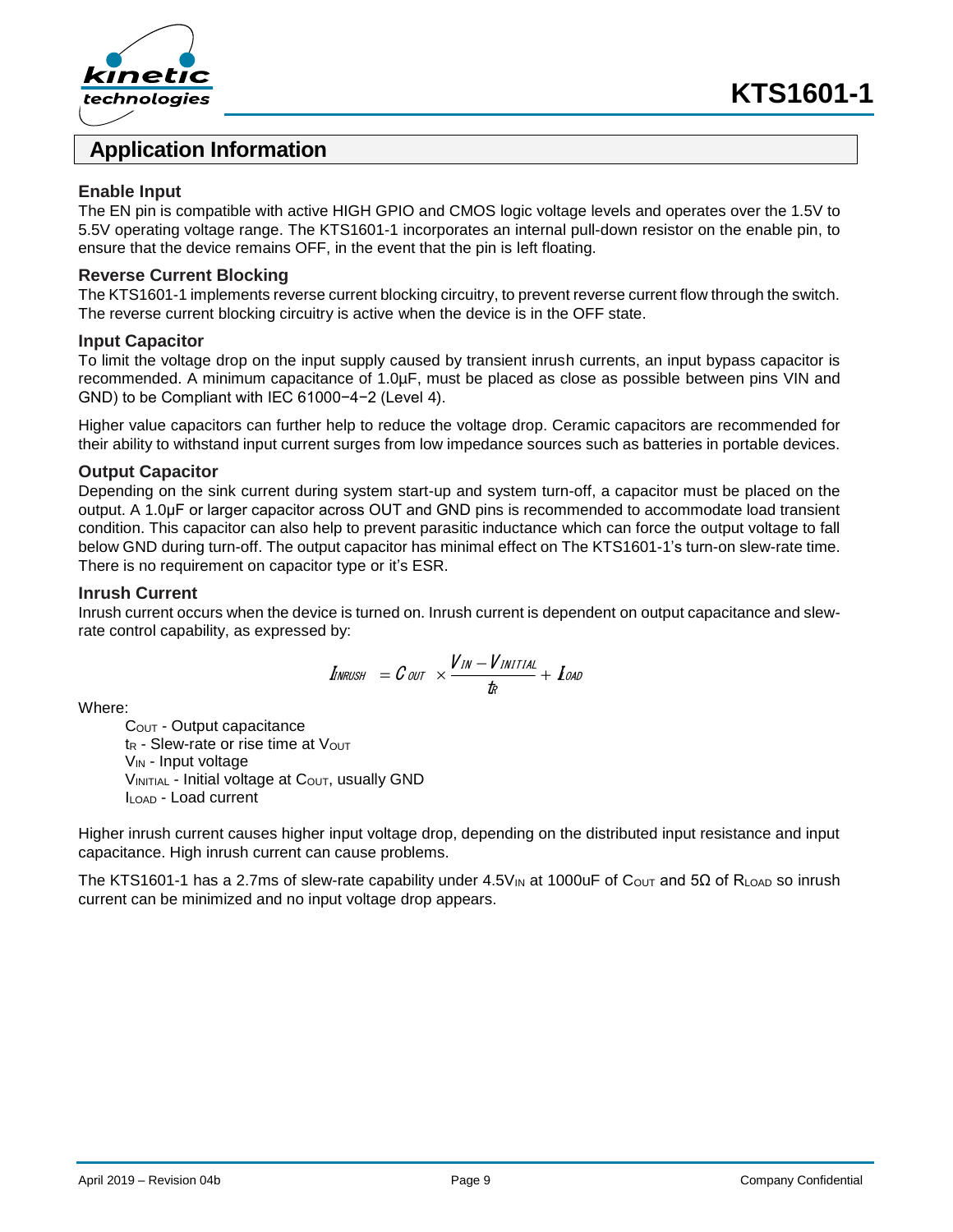

#### **Layout Guidelines**

The KTS1601-1 integrates a 2.0A rated MOSFET, and the PCB design rules must be respected to properly transfer the heat out of the silicon. By increasing PCB area, the RθJA of the package can be decreased, allowing higher power dissipation.

For the best performance, all traces should be as short as possible to minimize the inductance and parasitic effects. The input and output capacitors should be kept as close as possible to the input and output pins respectively. Using wide traces for input, output, and GND help reducing the case to ambient thermal impedance.



**Figure 2. KTS1601-1 Evalauation Board Layout (TOP Layer)**